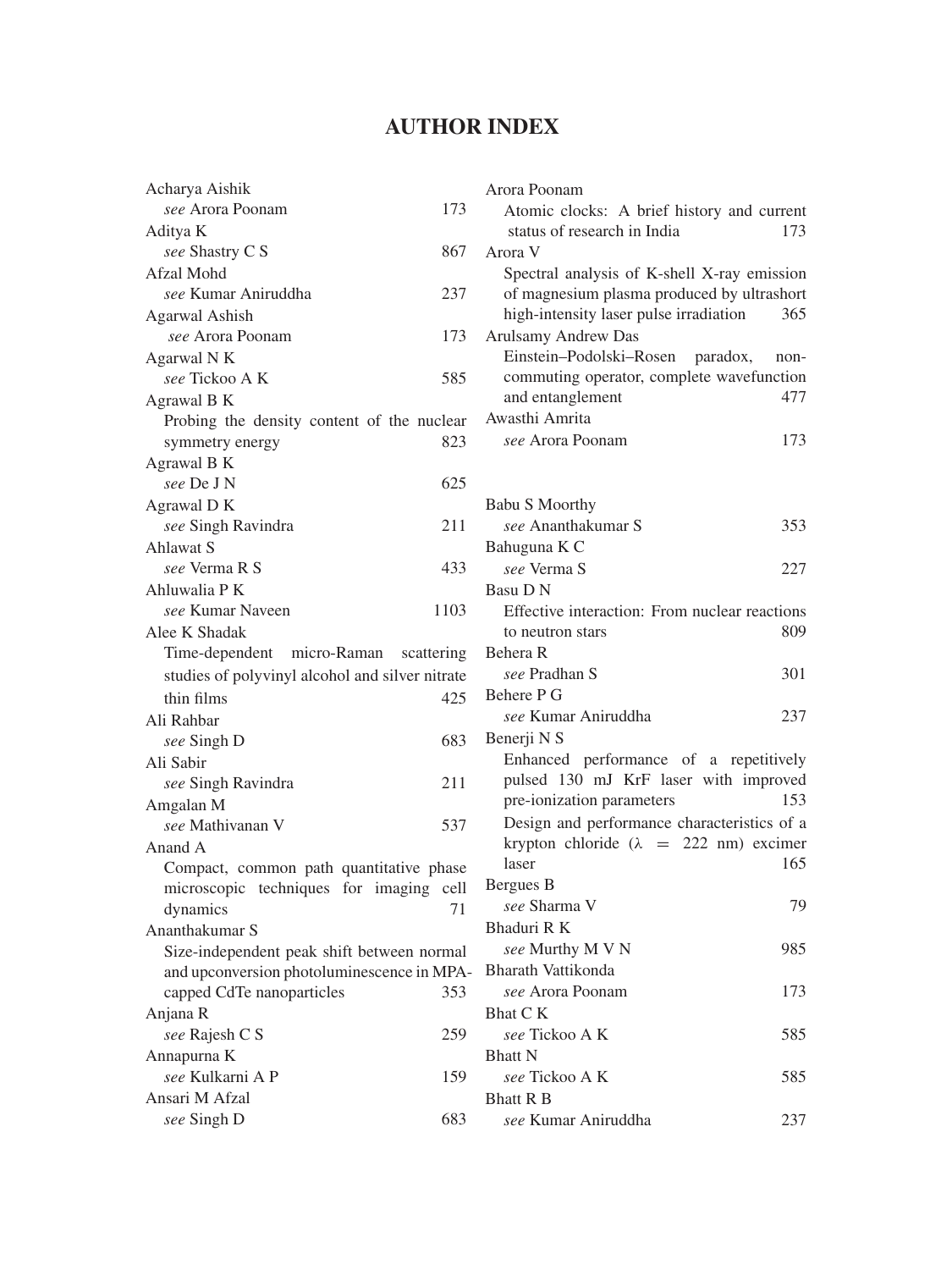| Bhattacharyya S                                            | Chakera J A                                               |
|------------------------------------------------------------|-----------------------------------------------------------|
| see Tickoo A K<br>585                                      | 365<br>see Arora V                                        |
| Bhoi J                                                     | Chakravarty U                                             |
| Nucleon–nucleon scattering in the light of                 | 365<br>see Arora V                                        |
| supersymmetric quantum mechanics<br>859                    | Chakravarty Usha                                          |
| Bhoi Jhasaketan                                            | Linearly<br>polarized<br>intracavity<br>passive           |
| see Panda Keshab C<br>841                                  | Q-switched Yb-doped photonic crystal fibre                |
| Bhowmik R K                                                | 379<br>laser                                              |
| see Singh D<br>683                                         | Chanchalani K                                             |
| Bhuyan M                                                   | see Tickoo A K<br>585                                     |
| see Sahu B B<br>637                                        | Chandra P                                                 |
| A pilgrimage through superheavy valley 851                 | see Tickoo A K<br>585                                     |
| Bidhendi E Khademi                                         | Chari Rama                                                |
| see Hasanbeigi A<br>1049                                   | see Ananthakumar S<br>353                                 |
| Bindra K S                                                 | see Khan Salahuddin<br>359                                |
| see Gurram Srikanth<br>143                                 | see Singh Asha<br>413                                     |
| 185<br>see George J                                        | Chatterjee Udit                                           |
| see Sharma S K<br>191                                      | Development of coherent tunable source in                 |
| see Singh A J<br>197                                       | 2-16 $\mu$ m region using nonlinear frequency             |
| see Sundar R                                               | mixing processes<br>29                                    |
| 347                                                        | see Chattopadhyay Manajit<br>327                          |
| 379<br>see Chakravarty Usha                                | Chattopadhyay Manajit                                     |
| Biswas Anjan                                               | Observation of two-photon absorption at UV                |
| see Mirzazadeh M<br>465                                    | radiation in ZnS quantum dots<br>327                      |
| Biswas D J                                                 | Chaubey Smita                                             |
| see Kumar Aniruddha<br>237                                 | CO <sub>2</sub> laser-inscribed low-cost, shortest-period |
| <b>Boraste Deepak R</b>                                    | long-period fibre grating in B-Ge co-doped                |
| Spectroscopy and laser characterization of                 | fibre for high-sensitivity strain measurement             |
| synthesized supramolecular host cucurbit[7]uril            | 373                                                       |
| using aqueous Rhodamine B dye<br>271                       | Chaudhuri G                                               |
| Boroun G R                                                 | Nuclear multifragmentation: Basic concepts                |
| see Rezaei B<br>1031                                       | 907                                                       |
| Borwankar C                                                | Chen Chang-Zhong                                          |
| 585<br>see Tickoo A K                                      | 499<br>see He Ping                                        |
| Botha N                                                    | Chhaniwal V                                               |
| 249<br>see Botha L R                                       | see Anand A<br>71                                         |
| Botha L R                                                  | Choubey Ambar                                             |
| 49<br>see Ronander E                                       | see Singh Ravindra<br>211                                 |
| Quantum coherent control of the vibrational                | Choudhari K S                                             |
| dynamics of a polyatomic molecule using                    | see Unnikrishnan V K<br>397                               |
| adaptive feedback control of a femtosecond<br>249<br>laser | Chouhan N                                                 |
| <b>Brack M</b>                                             | see Tickoo A K<br>585                                     |
| 985                                                        |                                                           |
| see Murthy M V N                                           |                                                           |
|                                                            | Dalui Malay                                               |
| Cai Jianping                                               | Probing strong field ionization of solids with            |
| see Lin Huini<br>489                                       | a Thomson parabola spectrometer<br>111                    |
| Camus N                                                    | Das A K                                                   |
| 79<br>see Sharma V                                         | see Pradhan S<br>301                                      |

79 *see* Pradhan S 301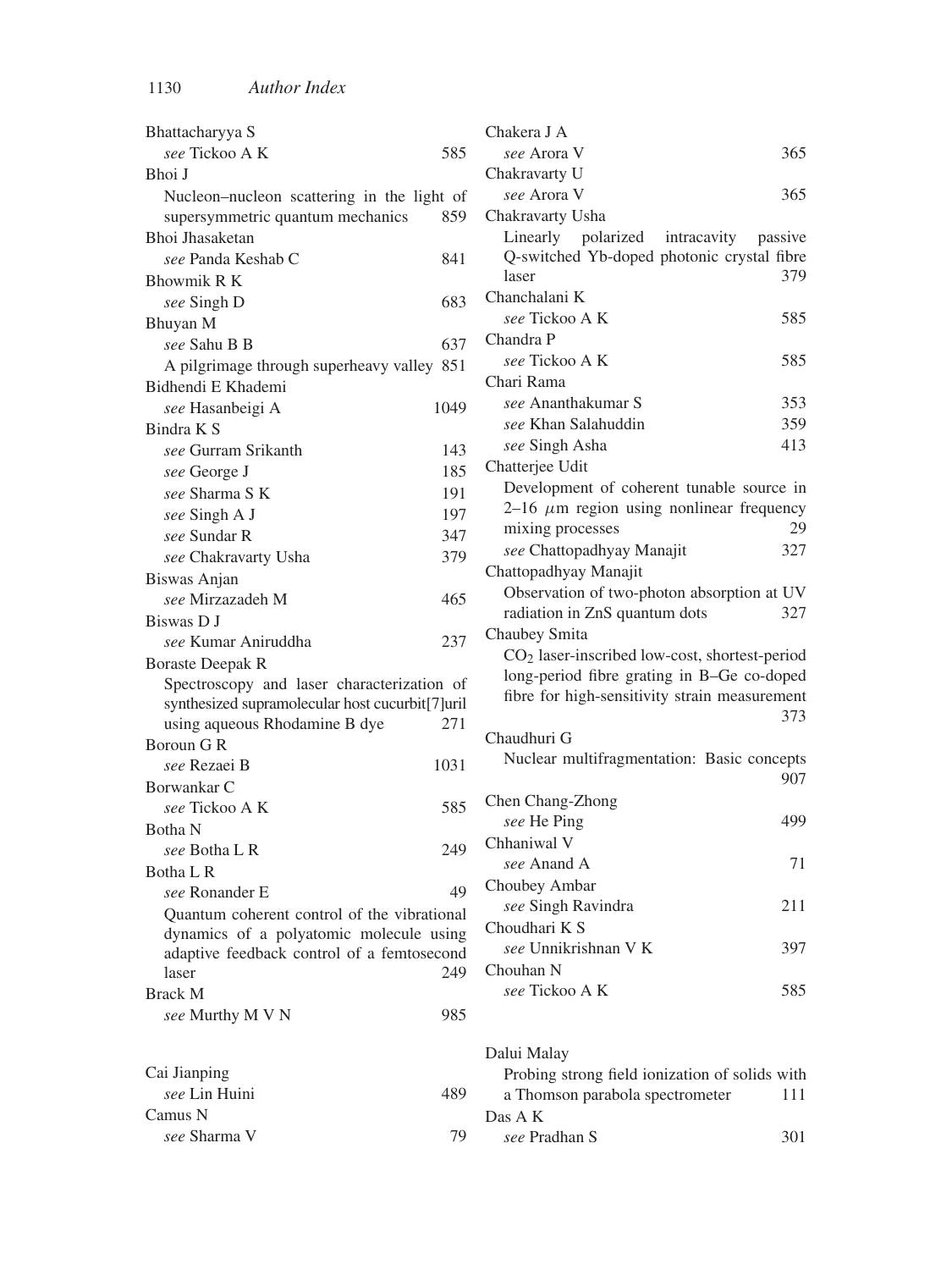| Das S K                                        | Enderlein Jörg                                |
|------------------------------------------------|-----------------------------------------------|
| 683<br>see Singh D                             | see Kumbakhar Manoj<br>121                    |
| Dasgupta Arindam                               | Eslami M                                      |
| see Pavan Kumar G V<br>59                      | see Mirzazadeh M<br>465                       |
| Dasgupta K                                     |                                               |
| see Wahid A<br>445, 1119                       | Fan Tao                                       |
| Dasgupta R                                     | 499                                           |
| see Verma R S<br>433                           | see He Ping                                   |
| Dass Narsingh                                  | Farhadian A<br>1049                           |
| see Kapoor Kamal<br>549                        | see Hasanbeigi A                              |
| Date Aditya                                    | Fischer B<br>see Sharma V                     |
| see Mondal Shyamal<br>313                      | 79                                            |
| Datta Prasanta Kumar                           |                                               |
| see Mondal Shyamal<br>313                      | Gaba S P                                      |
| De Somnath                                     | see Verma S<br>227                            |
| Extent of sensitivity of single photon         | Ganesh P                                      |
| production to parton distribution functions    | see Sundar R<br>347                           |
| 1039                                           | Gantayet L M                                  |
| De Clercq L E                                  | see Rawat V S<br>203                          |
| see Botha L R<br>249                           | Gao Ting                                      |
| De J N                                         | see Zhang Zaiyun<br>1011                      |
| S-matrix approach to the equation of state of  | George J                                      |
| dilute nuclear matter<br>625                   | LOPUT Laser: A novel concept to realize       |
| 823<br>see B K Agrawal                         | single longitudinal mode laser<br>185         |
| Debnath Amrita                                 | Ghorui S K                                    |
| 289<br>see Kumar Sanjiva                       | Deformed configurations, band structures and  |
| Dev Vas                                        | spectroscopic properties of $N = 50$ Ge and   |
| see Sahoo A C<br>403                           | Se nuclei<br>659                              |
| Dhaman Reji K                                  | Godre S S                                     |
| Deriving aerosol scattering ratio using range- | Classical simulations of heavy-ion fusion     |
| resolved lidar ratio<br>391                    |                                               |
| Dhami T S                                      | reactions and weakly-bound projectile breakup |
| see Joshi Mukesh P<br>283                      | reactions<br>879                              |
| Dhar V K                                       | Gopal Ram                                     |
| 585<br>see Tickoo A K                          | see Dalui Malay<br>111                        |
| Dhumal J S                                     | Goyal A                                       |
| see Wahid A<br>445, 1119                       | see Tickoo A K<br>585                         |
| Dixit S K                                      | Goyal H C                                     |
| see Prakash O<br>255                           | see Tickoo A K<br>585                         |
| 265<br>see Kumar J                             | Gregor Ingo                                   |
| Dou Sha-Sha                                    | see Kumbakhar Manoj<br>121                    |
| 1011<br>see Zhang Zaiyun                       | Guin R                                        |
|                                                | 683<br>see Singh D                            |
| Ekka Blacius                                   | Gupta G P                                     |
| see Gurram Srikanth<br>143                     | see Sahoo A C<br>403                          |
| Enamullah                                      | Gupta Man Mohan                               |
| A theoretical study of pump-probe experi-      | Switching behaviour of nonlinear Mach-        |
| ment in single-layer, bilayer and multilayer   | Zehnder interferometer based on photonic      |
| graphene<br>1085                               | crystal geometry<br>1061                      |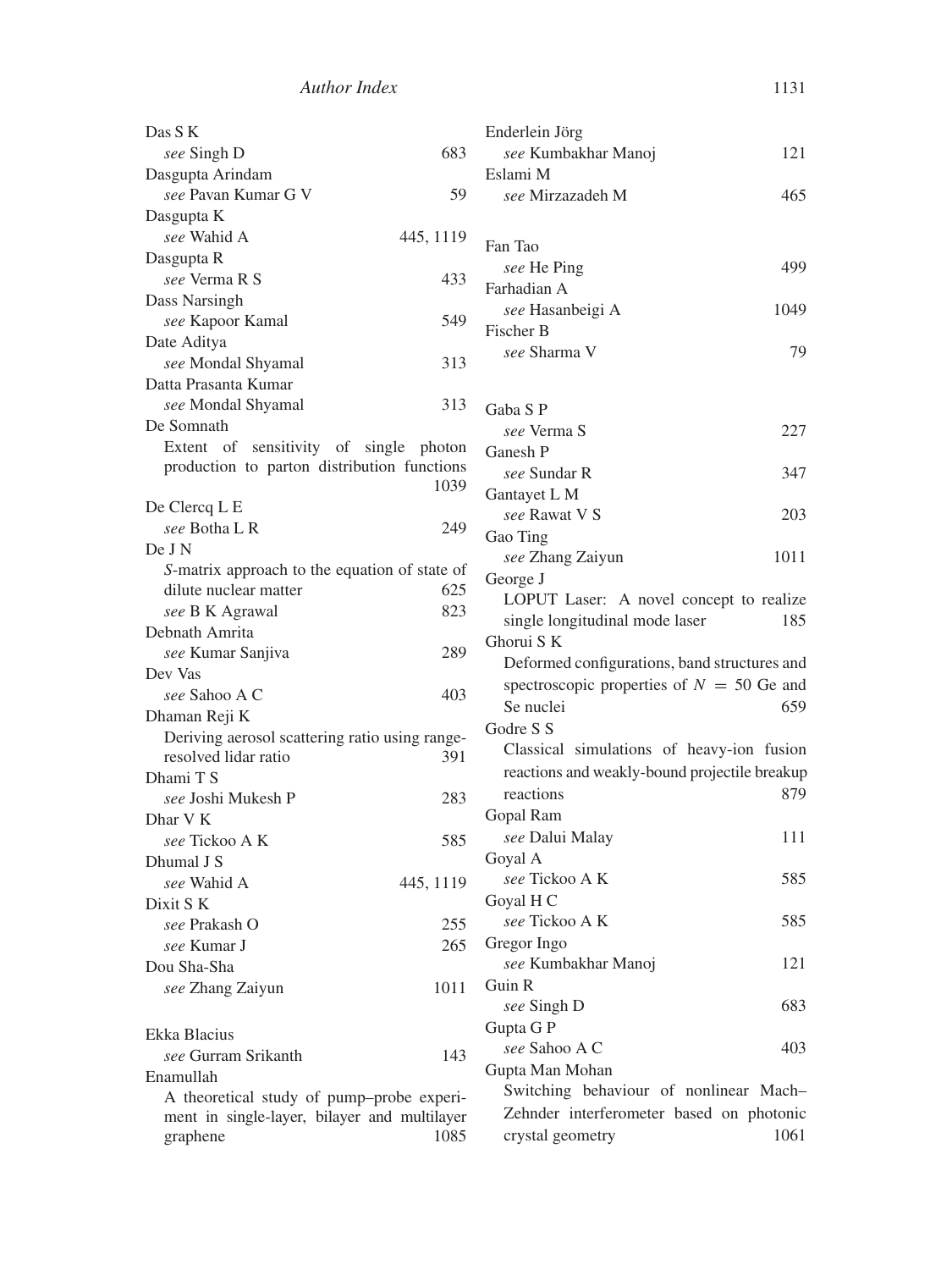| Gupta Monika                                                                                        | ŀ |
|-----------------------------------------------------------------------------------------------------|---|
| see Boraste Deepak R<br>271                                                                         |   |
| Taming fluorescence yield of dye insensitive                                                        |   |
| to temperature by non-covalent complex                                                              | F |
| with the host CB[7] for aqueous dye lasers                                                          |   |
| 277                                                                                                 | ŀ |
| Gupta S Das                                                                                         |   |
| see Chaudhuri G<br>907                                                                              |   |
| Gupta P D                                                                                           |   |
| see Kulkarni A P<br>159                                                                             | J |
| 365<br>see Arora V                                                                                  |   |
| Gupta P K                                                                                           | J |
| see Sharma S K<br>191                                                                               |   |
| 197<br>see Singh A J                                                                                | J |
| see Malik Asmita<br>243                                                                             |   |
| see Verma R S<br>433                                                                                |   |
| Gurram Srikanth                                                                                     | J |
| Erbium-ytterbium fibre laser emitting more                                                          |   |
| than 13 W of power in 1.55 $\mu$ m region<br>143                                                    | J |
|                                                                                                     |   |
| Haedoo P                                                                                            | J |
| see Sundar R<br>347                                                                                 |   |
| Hähnel Dirk                                                                                         |   |
| see Kumbakhar Manoj<br>121                                                                          |   |
| Hamad Syed                                                                                          | J |
| Synthesis of Cu <sub>2</sub> O, CuCl, and Cu <sub>2</sub> OCl <sub>2</sub> nano-                    |   |
| particles by ultrafast laser ablation of copper                                                     |   |
| 331<br>in liquid media                                                                              | J |
| Hamed A M                                                                                           |   |
| Step index fibre using laser interferometer                                                         | J |
| 529                                                                                                 |   |
| Haris M                                                                                             | J |
| <i>see</i> Mathivanan V<br>537                                                                      |   |
| Hasanbeigi A                                                                                        | J |
| Growth rate enhancement of free-electron                                                            |   |
| laser by two consecutive wigglers<br>with                                                           | J |
| 1049<br>axial magnetic field                                                                        |   |
| He Ping                                                                                             |   |
| Synchronization of general complex<br>net-                                                          | J |
| works via adaptive control schemes<br>499                                                           |   |
| Hedaoo P                                                                                            | J |
| see Sharma S K<br>191                                                                               |   |
|                                                                                                     |   |
| Hemalatha M                                                                                         |   |
| Double folding model analysis of elastic scat-<br>tering of halo nucleus $^{11}$ Be from $^{64}$ Zn |   |
| 789                                                                                                 |   |
| Hu Ke                                                                                               | F |
| Predicting the growth of new links by new                                                           |   |
| preferential attachment similarity indices                                                          |   |
| 571                                                                                                 |   |
| 607<br>see Hu Xin-Guang                                                                             |   |

| Hu Xin-Guang                                    |      |
|-------------------------------------------------|------|
| Erratum to: Boson bound states in the $\beta$ - |      |
| Fermi-Pasta-Ulam model                          | 607  |
| Huang Jianhua                                   |      |
| see Zhang Zaiyun                                | 1011 |
| Hussain Kamal                                   |      |
| see Mondal Shyamal                              | 313  |
|                                                 |      |
|                                                 |      |
| Jagtap Krishna K                                |      |
| see Gupta Monika                                | 277  |
| Jain Arun K                                     |      |
| <b>Cluster knockout reactions</b>               | 697  |
| Jain R K                                        |      |
| see Singh Ravindra                              | 211  |
| Jain S                                          |      |
| see Kulkarni A P                                | 159  |
| Javidi B                                        |      |
| see Anand A                                     | 71   |
| Jayabalan J                                     |      |
| see Ananthakumar S                              | 353  |
| see Khan Salahuddin                             | 359  |
| see Singh Asha                                  | 413  |
| Jha T K                                         |      |
| Massive neutron stars and their implications    |      |
|                                                 | 831  |
| Jiao Zheng                                      |      |
| see Hu Xin-Guang                                | 607  |
| Jindal MK                                       |      |
| see Razdan A K                                  | 385  |
| Jing Chun-Guo                                   |      |
| see He Ping                                     | 499  |
| Johnson N G                                     |      |
| see Sharma V                                    | 79   |
| Joshi A S                                       |      |
|                                                 |      |
| see Kulkarni A P                                | 159  |
| Joshi B N                                       |      |
| see Jain Arun K                                 | 697  |
| Joshi Mukesh P                                  |      |
| Second harmonic generation from corona-         |      |
| poled polymer thin films of Y-shape chromo-     |      |
| phore with different isolation groups           | 283  |

Kailas S

Keynote address: One hundred years of nuclear physics – Progress and prospects 619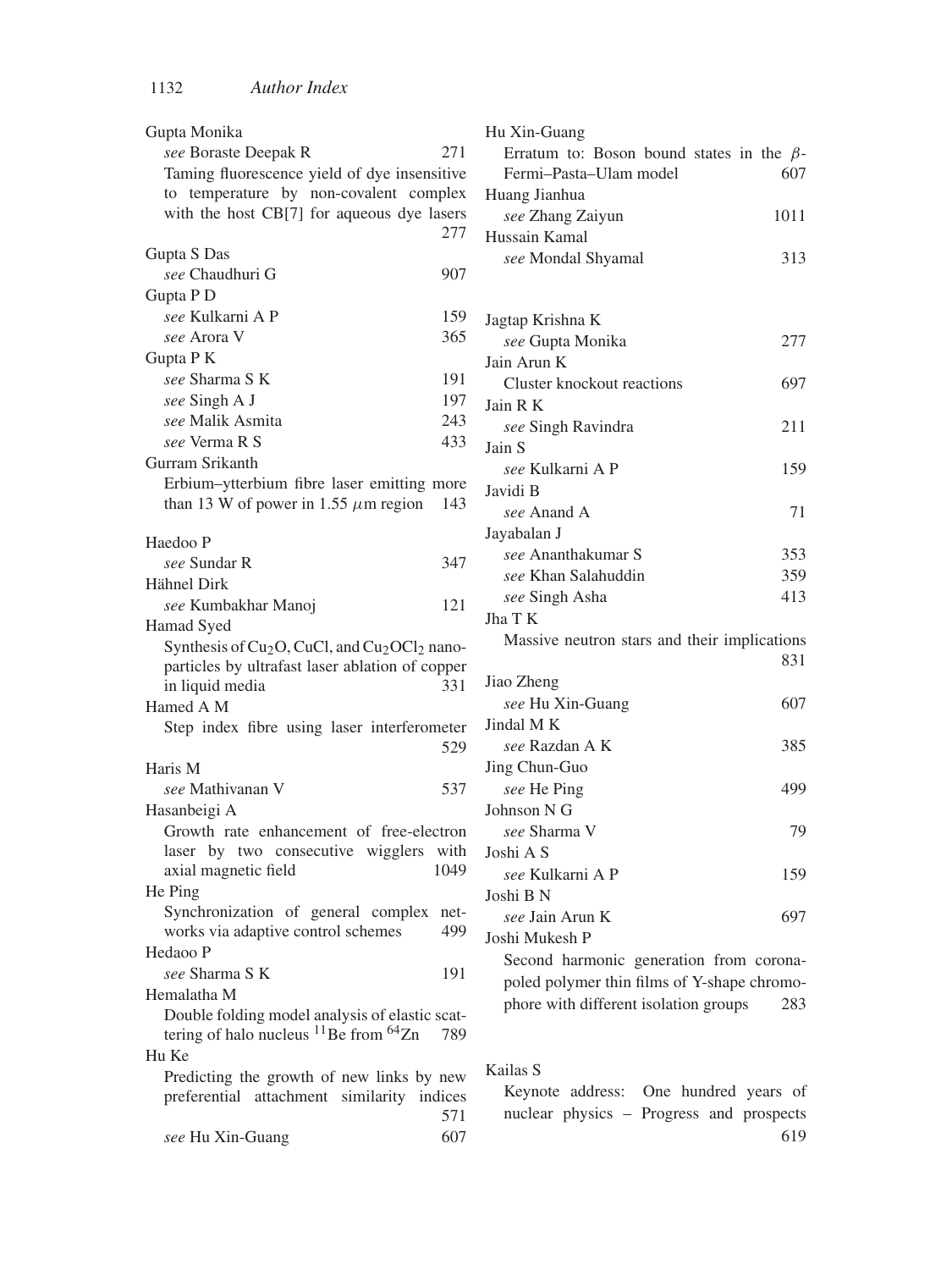| Kailasnath M                                        |           | Koul R                                       |      |
|-----------------------------------------------------|-----------|----------------------------------------------|------|
| <i>see</i> Linslal C L                              | 233       | see Tickoo A K                               | 585  |
| Kamath M P                                          |           | Koul M K                                     |      |
| see Kulkarni A P                                    | 159       | see Tickoo A K                               | 585  |
| Kanai Tapan                                         |           | Kremer M                                     |      |
| see Joshi Mukesh P                                  | 283       | see Sharma V                                 | 79   |
| Kapoor Kamal                                        |           | Krishnakumar V                               |      |
| A new temperature-dependent equation of             |           | see Dhaman Reji K                            | 391  |
| state of solids                                     | 549       | Krishnamurthy M                              |      |
| Karmakar B                                          |           | see Dalui Malay                              | 111  |
| <i>see</i> Kulkarni A P                             | 159       | Kuebel M                                     |      |
| Kartha C Sudha                                      |           | see Sharma V                                 | 79   |
| see Rajesh C S                                      | 259       | Kukreja L M                                  |      |
| Kartha V B                                          |           | see Joshi Mukesh P                           | 283  |
| see Unnikrishnan V K                                | 397       | see Sundar R                                 | 347  |
| <b>Kaul Rakesh</b>                                  |           | Kulkarni A P                                 |      |
| see Sundar R                                        | 347       | Measurement of the figure of merit of        |      |
| Kaul S R                                            |           | indigenously developed Nd-doped phosphate    |      |
| see Tickoo A K                                      | 585       | laser glass rods for use in high power       |      |
| Kaur Gurvinder                                      |           | lasers                                       | 159  |
| see Sharma Manoj K                                  | 919       | Kulkarni Suresh D                            |      |
| Kawade N                                            |           | see Unnikrishnan V K                         | 397  |
| see Rawat V S                                       | 203       | Kumar Anuj                                   |      |
| see Pradhan S                                       | 301       | see Kapoor Kamal                             | 549  |
| Khan Salahuddin                                     |           | Kumar Arun                                   |      |
| see Ananthakumar S                                  | 353       | see Kumar Aniruddha                          | 237  |
| Coherent oscillations of holes in $GaAs0.86P0.14$ / |           | Kumar Aniruddha                              |      |
| $Al0.7 Ga0.3 As surface quantum well$               | 359       | Laser-assisted surface cleaning of metallic  |      |
| see Singh Asha                                      | 413       | components<br>Kumar Harish                   | 237  |
| Khare R                                             |           | see Sundar R                                 |      |
| see Tiwari G N                                      | 217       | Kumar J                                      | 347  |
| Khattar A<br>see Wahid A                            | 445, 1119 | see Prakash O                                | 255  |
|                                                     |           | HF-based clad etching of fibre Bragg         |      |
| Kher Sanjay<br>see Chaubey Smita                    | 373       | grating and its utilization in concentration |      |
| Kishore Jai                                         |           | sensing of laser dye in dye-ethanol solution |      |
| see Chaubey Smita                                   | 373       |                                              | 265  |
| Kling MF                                            |           | Kumar K                                      |      |
| see Sharma V                                        | 79        | see Singh A K                                | 409  |
| Kolli Balakrishna                                   |           | Kumar K Rajeev                               |      |
| see Joshi Mukesh P                                  | 283       | see Philip Anu                               | 563  |
| Kota V K B                                          |           | <b>Kumar Mahesh</b>                          |      |
| Lie algebra symmetries and quantum phase            |           | see Kumar Niraj                              | 1075 |
| transitions in nuclei                               | 743       | Kumar N                                      |      |
| see Sahu R                                          | 757       | see Verma R S                                | 433  |
| Kothari M                                           |           | see Tickoo A K                               | 585  |
| see Tickoo A K                                      | 585       | Kumar Naveen                                 |      |
| Kotwal S                                            |           | First-principle study of nanostructures of   |      |
| see Tickoo A K                                      | 585       | functionalized graphene                      | 1103 |
|                                                     |           |                                              |      |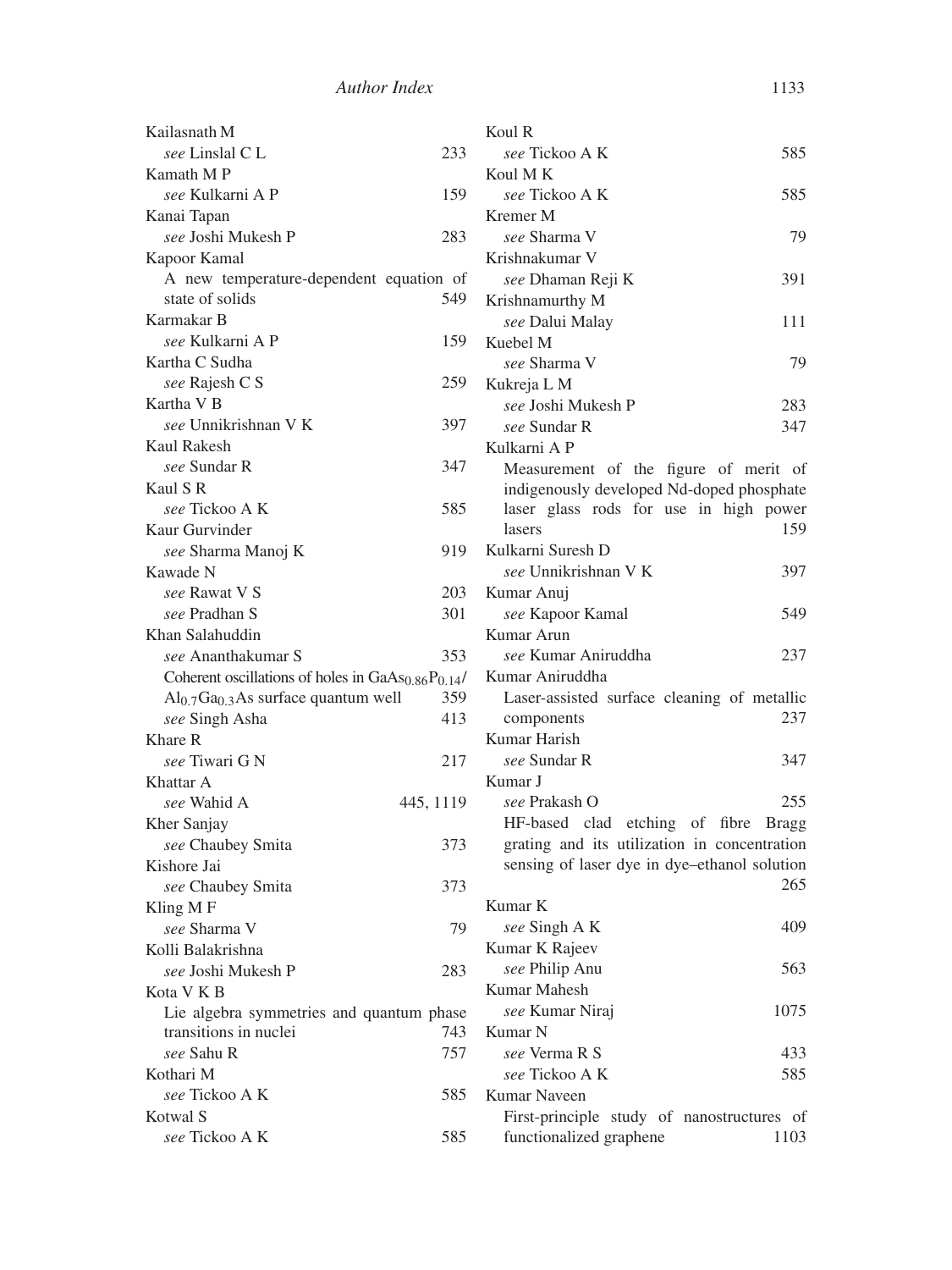| Kumar Niraj                                         | Linslal C L                                     |
|-----------------------------------------------------|-------------------------------------------------|
| Performance evaluation of self-breakdown-           | Multimode laser emission from dye-doped         |
| based single-gap plasma cathode electron            | hollow polymer optical fibre<br>233             |
| 1075<br>gun                                         | Liu Jiao                                        |
| Kumar R                                             | 1011<br>see Zhang Zaiyun                        |
| see Singh D<br>683                                  | Liu Yang                                        |
| Kumar Sanjiva                                       | 607<br>see Hu Xin-Guang                         |
| Optimization for sinusoidal profiles in sur-        | Liu Shutang                                     |
| face relief gratings recorded on photoresist<br>289 | 995<br>see Zhang Li                             |
| Kumar Suneel                                        |                                                 |
| see Vinayak Karan Singh<br>515                      | Mahadevan S                                     |
| Kumar Suresh                                        | 867<br>see Shastry C S                          |
| Evidences for magicity in superdeformed             | Mahajan S                                       |
| 931<br>shapes                                       | see Anand A<br>71                               |
| Kumar Upendra                                       | Mahakud R                                       |
| see Enamullah<br>1085                               | 265<br>see Kumar J                              |
| Kumar V                                             | Mahakud R                                       |
| see Verma S<br>227                                  | see Prakash O<br>255                            |
| Kumar Vipin                                         | Malik Asmita                                    |
| see Enamullah<br>1085                               |                                                 |
| Kumbakhar Manoj                                     | Versatile laser microfabrication techniques for |
| Feedback-controlled electro-kinetic traps for       | lab-on-chip devices in general and uranium      |
| single-molecule spectroscopy<br>121                 | analysis in particular<br>243                   |
| Kumbhakar Pathik                                    | Mallick R                                       |
| see Chattopadhyay Manajit<br>327                    | see Mohanta K K<br>797                          |
| Kumbhkar U                                          | Mallik S                                        |
| see Prakash O<br>255                                | see Chaudhuri G<br>907                          |
| Kundu S                                             | Mandal A K                                      |
| see Wahid A<br>445, 1119                            | see Kulkarni A P<br>159                         |
| Kundu Samir                                         | Mandal P K                                      |
| The effect of nuclear structure in the emission     | see Sahoo A C<br>403                            |
| of reaction products in heavy-ion reactions         | Mandal Tanmay                                   |
| 727                                                 | see Patra Pinaki<br>965                         |
| Kuruvilla Antony                                    | Marandi P                                       |
| see Gurram Srikanth<br>143                          | 585<br>see Tickoo A K                           |
| 379<br>see Chakravarty Usha                         | Mathanaranjan Thilagarajah                      |
|                                                     | see Nanayakkara Asiri<br>973                    |
|                                                     | Mathew S                                        |
|                                                     | see Linslal C L<br>233                          |
| Laha U                                              | Mathivanan V                                    |
| see Bhoi J<br>859                                   | Synthesis and characterization<br>of<br>gel-    |
| Leitgeb R                                           | 537<br>grown cobalt tartrate crystals           |
| see Anand A<br>71                                   | Maurya S K                                      |
| Li Hui-Jia                                          | see Wahid A<br>445, 1119                        |
| see Hu Ke<br>571                                    | Meena Bharat Lal                                |
| Lin Huini                                           | see Kumar Niraj<br>1075                         |
| Finite-time synchronization of a class of           | Medhekar S                                      |
| autonomous chaotic systems<br>489                   | see Gupta Man Mohan<br>1061                     |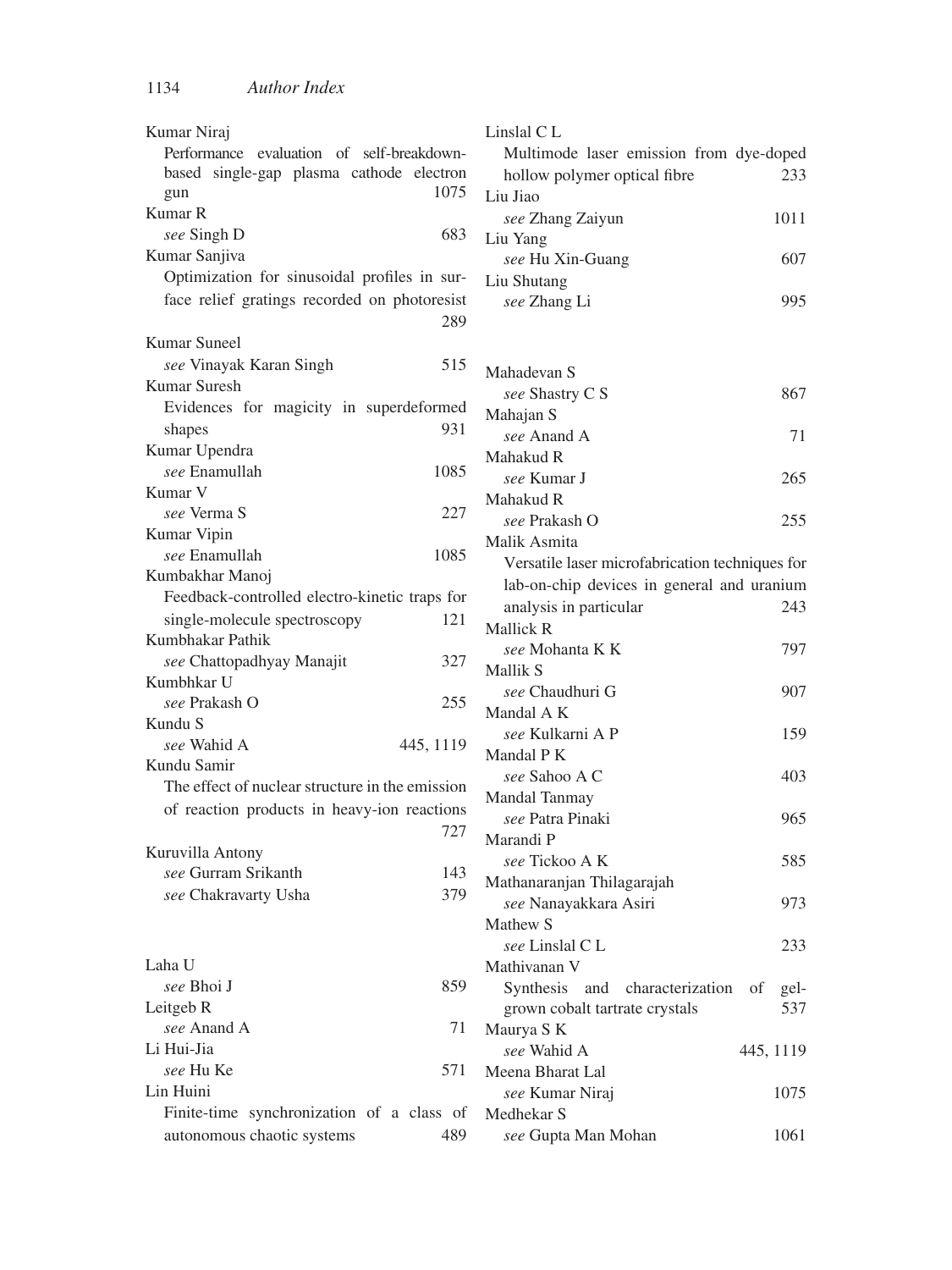| Mirza Azeem B                                 |
|-----------------------------------------------|
| Electromagnetically-induced transparency in   |
| Doppler-broadened five-level systems<br>295   |
| Mirzazadeh M                                  |
| Solitons and periodic solutions to a couple   |
| of fractional nonlinear evolution equations   |
| 465                                           |
| Mishra C                                      |
|                                               |
| see Verma S<br>227                            |
| Mishra R K                                    |
| see Tiwari G N<br>217                         |
| Mishra S                                      |
| see Pradhan S<br>301                          |
| Mishra S R                                    |
| see Ram S P<br>419                            |
| Mishra Sarada P                               |
| see Joshi Mukesh P<br>283                     |
| Mithun T                                      |
| Modulational instability of nematic phase     |
| 307                                           |
| Mitra A K                                     |
| see Tickoo A K<br>585                         |
| Mohan S Raj                                   |
| see Joshi Mukesh P<br>283                     |
| Mohanta K K                                   |
| Neutron star in the presence of strong        |
| 797<br>magnetic field                         |
| Mohanty Bedangadas                            |
| Transverse momentum spectra of the pro-       |
| duced hadrons at SPS energy and a random      |
| walk model<br>893                             |
|                                               |
| Mondal Shyamal                                |
| A comparative study on dual colour mode-      |
| soft aperture cascaded second-order locking   |
| with different nonlinear optical crystals 313 |
| Moshammer R                                   |
| see Sharma V<br>79                            |
| Mukherjee Shouvik                             |
| 313<br>see Mondal Shyamal                     |
| Mukhopadhyay Sourabh                          |
| see Mondal Shyamal<br>313                     |
| Mukhopadhyay P K                              |
| see Sharma S K<br>191                         |
| see Singh A J<br>197                          |
| Mukhopadhyay S                                |
| Evolution of giant dipole resonance width at  |
| low temperatures - New perspectives<br>779    |
|                                               |

| Muralidhar K                                  |      |
|-----------------------------------------------|------|
| Imaging unsteady three-dimensional trans-     |      |
| port phenomena                                | 3    |
| Muralithar S                                  |      |
| see Singh D                                   | 683  |
| Nuclear structure at high spin using multi-   |      |
| detector gamma array and ancillary detectors  |      |
|                                               | 769  |
| Murthy M V N                                  |      |
| A phenomenological approach to the equa-      |      |
| tion of state of a unitary Fermi gas          | 985  |
| Murthy M V N                                  |      |
| Anomalous Kolar events revisited:             | Dark |
| matter?                                       | L609 |
|                                               |      |
| Nagpure D C                                   |      |
| see R Sundar                                  | 347  |
| Naik P A                                      |      |
| see Kulkarni A P                              | 159  |
| see Arora V                                   | 365  |
| Nakhe S V                                     |      |
| see Prakash O                                 | 255  |
| Nakhe S V                                     |      |
| see Tiwari G N                                | 217  |
| Nanayakkara Asiri                             |      |
| Effects of complex parameters on classical    |      |
| trajectories of Hamiltonian systems           | 973  |
| Nayak Rajesh                                  |      |
| see Unnikrishnan V K                          | 397  |
| Nayak Sandip K                                |      |
| see Boraste Deepak R                          | 271  |
| Nik Hassan Saberi                             |      |
| see He Ping                                   | 499  |
| Nilaya J P                                    |      |
| see Kumar Aniruddha                           | 237  |
| Nithyanandan K                                |      |
| Impact of higher-order dispersion in the      |      |
| modulational instability spectrum of a relax- |      |
| ing coupled saturable media                   | 339  |
|                                               |      |
| Nundy Utpal                                   |      |
| Benefits<br>of cryogenic cooling<br>on        | the  |
| operation of a pulsed CO <sub>2</sub> laser   | 147  |
| Oak S M                                       |      |
| see Gurram Srikanth                           | 143  |
| see George J                                  | 185  |
| <i>see</i> Sharma S K                         | 191  |
| see Singh A J                                 | 197  |
|                                               |      |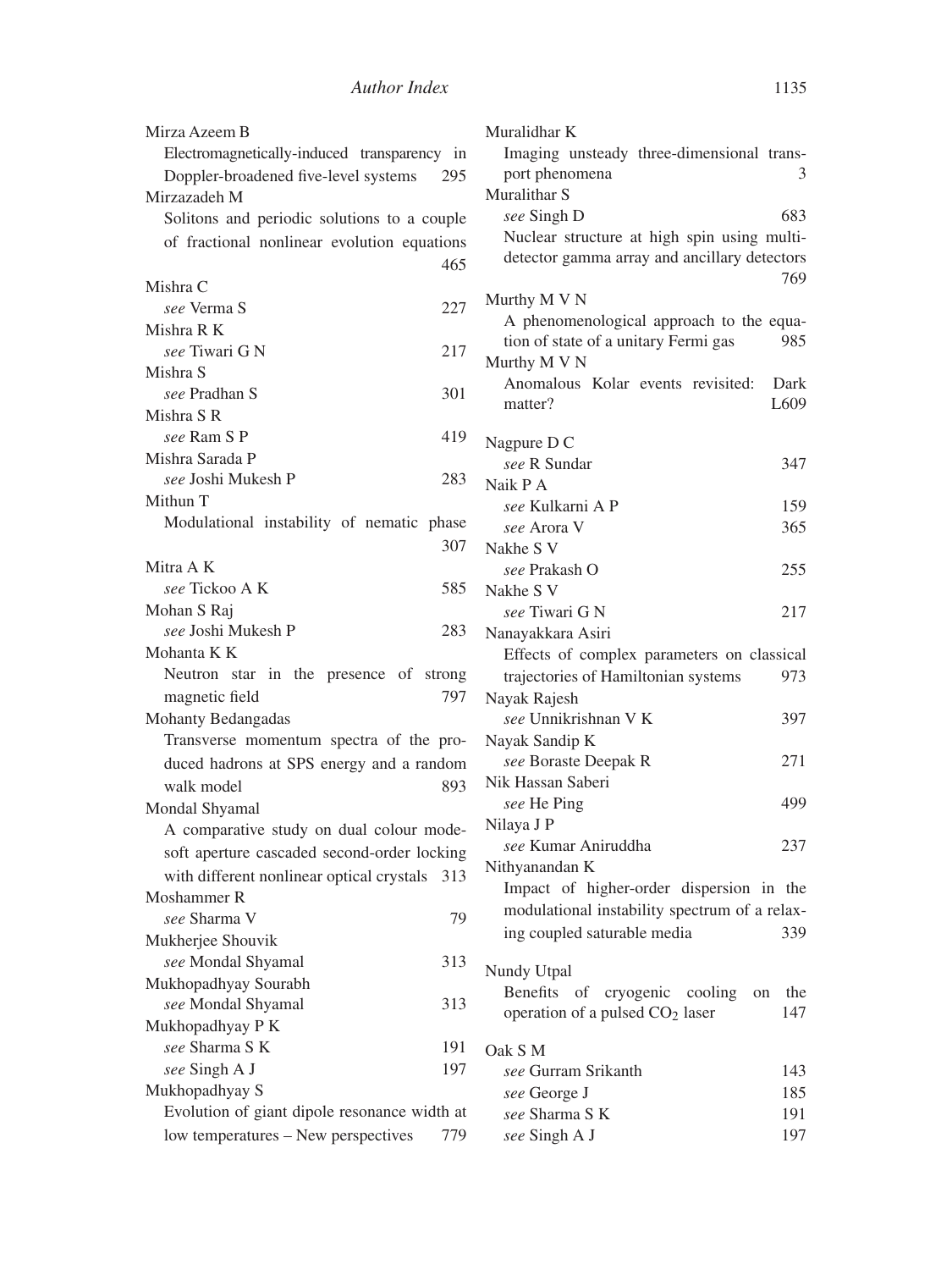| see Singh Ravindra<br>211                              | Pavan Kumar G V                              |
|--------------------------------------------------------|----------------------------------------------|
| see R Sundar<br>347                                    | Subwavelength propagation and localization   |
| see Khan Salahuddin<br>359                             | of light using surface plasmons:<br>A brief  |
| see Chaubey Smita<br>373                               | perspective<br>59                            |
| see Chakravarty Usha<br>379                            | Peng Dan                                     |
|                                                        | see Zhang Zaiyun<br>1011                     |
|                                                        | Peter Jaison                                 |
| Pal Santanu                                            | see Linslal C L<br>233                       |
| Fission dynamics of hot nuclei<br>671                  | Pfeifer T                                    |
| Pal Suparna                                            | 79<br>see Sharma V                           |
| 359<br>see Khan Salahuddin                             | Philip Anu                                   |
| Pal Udit Narayan                                       | Calculation of growth per cycle (GPC) of     |
| see Kumar Niraj<br>1075                                | atomic layer deposited aluminium oxide       |
| Palai Akshaya K                                        | nanolayers and dependence of GPC on          |
| see Joshi Mukesh P<br>283                              | surface OH concentration<br>563              |
| Palit R                                                | Pillai V P Mahadevan                         |
| Investigation of exotic modes of spinning              | see Dhaman Reji K<br>391                     |
| nuclei near <sup>90</sup> Zr<br>649                    | Podagatlapalli G Krishna                     |
| Panda K C                                              | see Hamad Syed<br>331                        |
| 859<br>see Bhoi J                                      | Porsezian K                                  |
| Panda Keshab C                                         | see Mithun T<br>307                          |
| see Jha T K<br>831                                     | see Nithyanandan K<br>339                    |
| Accuracy of simple folding model in the                | Porwal S                                     |
| calculation of the direct part of real $\alpha-\alpha$ | see Khan Salahuddin<br>359                   |
| 841<br>interaction potential                           | Pradhan S                                    |
| Panda N R                                              | Spectral narrowing of coherent population    |
| 797<br>see Mohanta K K                                 | trapping resonance in laser-cooled and room- |
| Pandir Yusuf                                           | temperature atomic gas<br>301                |
| New exact solutions of the generalized                 | Praharaj CR                                  |
| Zakharov-Kuznetsov<br>modified<br>equal-               | see Ghorui S K<br>659                        |
| 949<br>width equation                                  | Prajapati Jitendra                           |
| Panigrahi P K                                          | see Kumar Niraj<br>1075                      |
| see Singh Dhananjay Kumar<br>439                       | Prajapati Subhash                            |
| Pant B K                                               | see Ananthakumar S<br>353                    |
| see Sundar R<br>347                                    | Prakash O                                    |
| Pareek Nalini                                          | Development of tilted fibre Bragg gratings   |
| see Kumar Niraj<br>1075                                | using highly coherent 255 nm radiation 255   |
| Patra Partha Pratim                                    | see Kumar J<br>265                           |
| 59<br>see Pavan Kumar G V                              | Prakash Ram                                  |
| Patra Pinaki                                           | see Kumar Niraj<br>1075                      |
| Quantum restoration of broken symmetry                 | Prasanyaa T                                  |
| in one-dimensional loop space<br>965                   | see Mathivanan V<br>537                      |
| Patra S K                                              | Pulhani A K                                  |
| <i>see</i> Sahu B B<br>637                             | see Sahoo A C<br>403                         |
| 851<br>see Bhuyan M                                    |                                              |
| Patra Suresh Kumar                                     |                                              |
| Summary of the National Conference on                  | Raghunath K                                  |
| Nuclear Physics 2013<br>943                            | see Dhaman Reji K<br>391                     |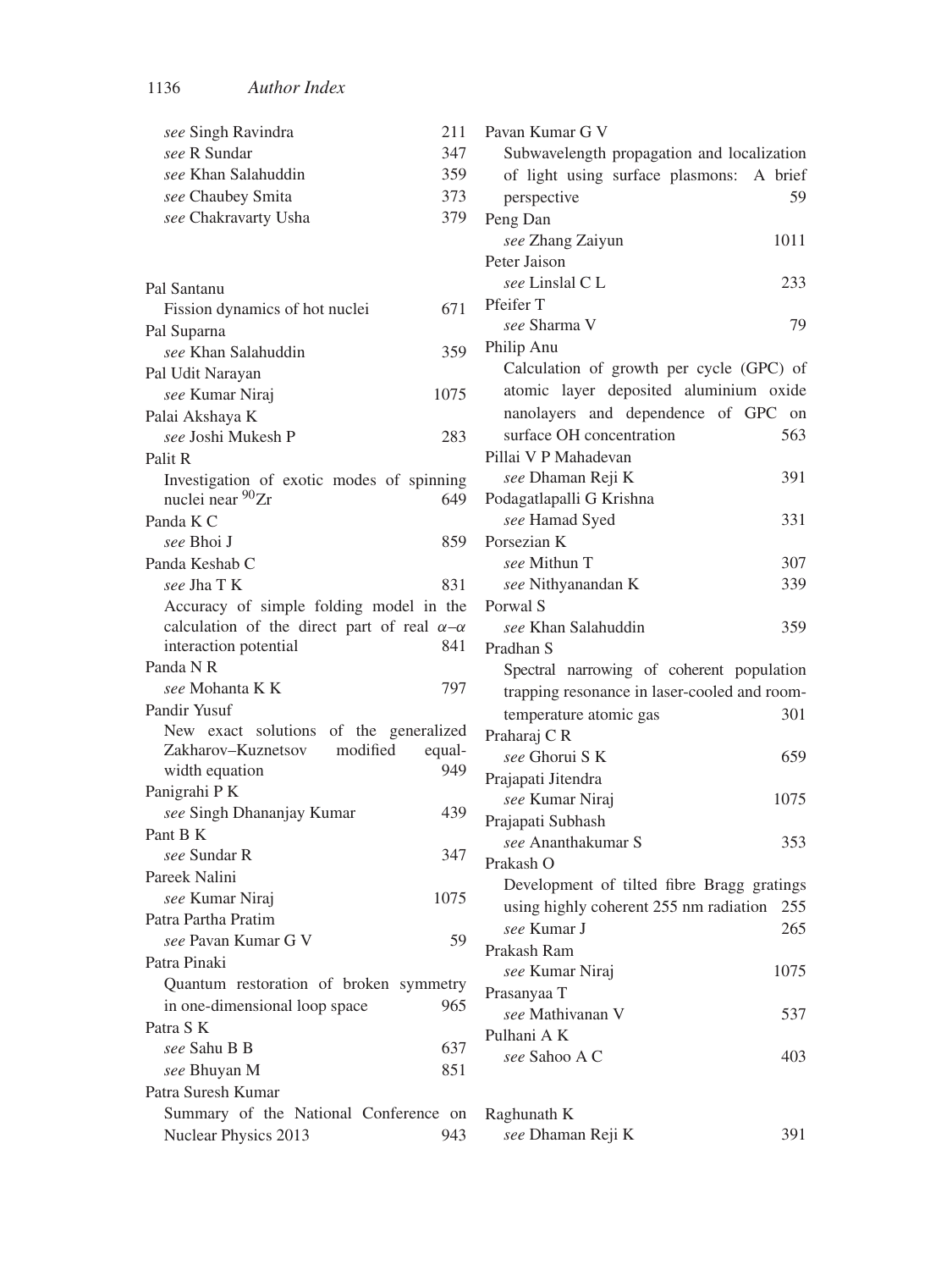| Rai S B                                              | Ronander E                                               |
|------------------------------------------------------|----------------------------------------------------------|
| 409<br>see Singh A K                                 | High-pressure continuously tunable $CO2$                 |
| Raja S Sendhil                                       | lasers and molecular laser isotope separation            |
| see Malik Asmita<br>243                              | 49                                                       |
| Raja R Vasantha Jayakantha                           | 249<br>see Botha L R                                     |
| see Nithyanandan K<br>339                            | Rudenko A                                                |
| Rajasekaran G                                        | 79<br>see Sharma V                                       |
| L609<br>see Murthy M V N                             |                                                          |
| Rajesh C S                                           |                                                          |
| Reflection mode holographic recording in             | Sadhukhan Jhilam                                         |
| methylene blue-sensitized polyvinyl alcohol          | see Pal Santanu<br>671                                   |
| acrylamide films<br>259                              | Saha Jyoti Prasad                                        |
| Ram S P                                              | see Patra Pinaki<br>965                                  |
| Optimization of transfer of laser-cooled atom<br>419 | Saha S                                                   |
| cloud to a quadrupole magnetic trap                  | 649<br>see Palit R                                       |
| Ranganathan K<br>see Sharma S K<br>191               | Sahaynathan S                                            |
| see Sundar R<br>347                                  | see Tickoo A K<br>585                                    |
| Rannot R C                                           | Sahoo A C                                                |
| 585<br>see Tickoo A K                                | Measurement of radiative lifetime in atomic              |
| Rao D Narayana                                       | samarium using simultaneous detection of                 |
| see Reddy P Harshavardhan<br>321                     | laser-induced fluorescence<br>and<br>photo-              |
| see Alee K Shadak<br>425                             | ionization signals<br>403                                |
| Rao K Divakar                                        | Sahoo N K                                                |
| 289<br>see Kumar Sanjiva                             | see Kumar Sanjiva<br>289                                 |
| Rao S Venugopal                                      | Sahu B B                                                 |
| Ultrashort laser pulsematter interaction:            | The effect of nonlinearity in relativistic               |
| Implications for high energy materials<br>97         | 637<br>nucleon-nucleon potential                         |
| 331<br>see Hamad Syed                                | Sahu Basudeb                                             |
| Rashid M H                                           | Comprehensive decay law for emission                     |
| 683<br>see Singh D                                   | of charged particles and exotic cluster                  |
| Rawat H S                                            | 717<br>radioactivity                                     |
| see Ram S P<br>419                                   | Sahu Binod C                                             |
| Rawat V S                                            | see Panda Keshab C<br>841                                |
| Measurement of flow fluctuations in single           | Sahu P K                                                 |
| longitudinal mode pulsed dye laser<br>203            | 797<br><i>see</i> Mohanta K K                            |
| Ray Alok K                                           | Sahu R                                                   |
| 271<br>see Boraste Deepak R                          | Deformed shell model studies of spectro-                 |
| 277<br>see Gupta Monika                              | scopic properties of ${}^{64}Zn$ and ${}^{64}Ni$ and the |
| Razdan A K                                           | positron double beta decay of <sup>64</sup> Zn<br>757    |
| Infrared differential absorption lidar for stand-    | Samaddar S K                                             |
| off detection of chemical agents<br>385              | see De J N<br>625                                        |
| Reddy P Harshavardhan                                | see Agrawal B K<br>823                                   |
| Picosecond nonlinear optical properties              | Samui A B                                                |
| of cuprous oxide with different nano-                | see Joshi Mukesh P<br>283                                |
| morphologies<br>321                                  | Santhosh C                                               |
| Rezaei B                                             | see Unnikrishnan V K<br>397                              |
| Shadowing corrections to the derivative of the       | Santhosh KP                                              |
| reduced cross-section at small $x$<br>1031           | Decay of heavy and superheavy nuclei<br>705              |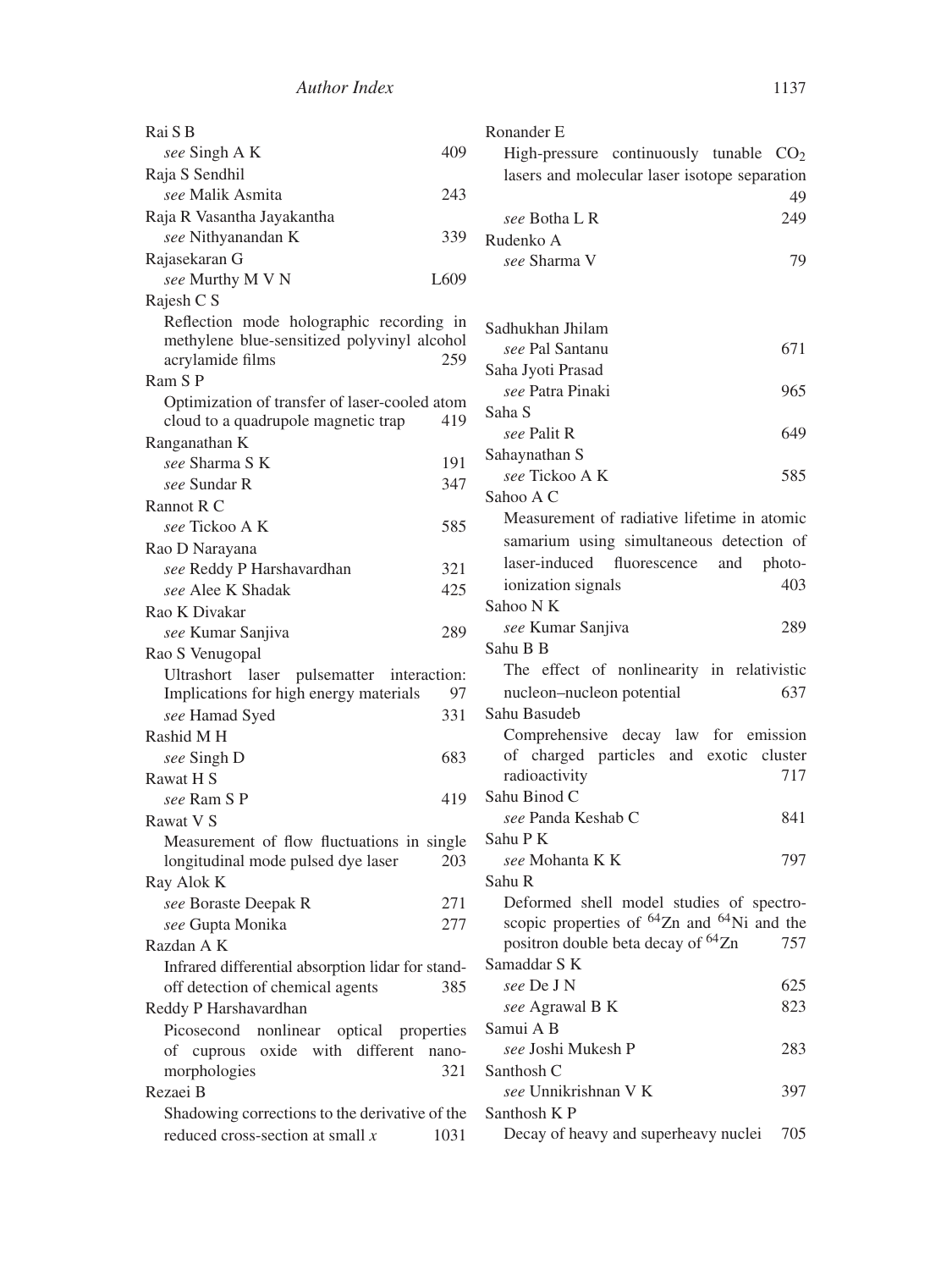| Sanyal D N                                       | Singh A J                                                                         |
|--------------------------------------------------|-----------------------------------------------------------------------------------|
| Laser applications in nuclear power plants       | see Sharma S K<br>191                                                             |
| 135                                              | Efficient yellow<br>beam<br>generation<br>by                                      |
| Satyanarayana M                                  | frequency<br>mixing<br>intracavity sum<br>in                                      |
| see Dhaman Reji K<br>391                         | 197<br>DPSS Nd:YVO <sub>4</sub> laser                                             |
| Sekhar H                                         | Singh A K                                                                         |
| see Reddy P Harshavardhan<br>321                 | Upconversion studies in rare earth ions-                                          |
| Sen Gupta Amitava                                | doped lanthanide materials<br>409                                                 |
| see Arora Poonam<br>173                          | Singh AK                                                                          |
| Sen R                                            | see Wahid A<br>445, 1119                                                          |
| see Kulkarni A P<br>159                          | Singh Asha                                                                        |
| Setlur Girish S                                  | see Ananthakumar S<br>353                                                         |
| see Enamullah<br>1085                            | 359<br>see Khan Salahuddin                                                        |
| Shah M L                                         |                                                                                   |
| see Sahoo A C<br>403                             | Tunable third-harmonic probe for non-                                             |
| Shankarling Ganapati                             | ultrafast<br>degenerate<br>pump-probe                                             |
| 271<br>see Boraste Deepak R                      | 413<br>measurements                                                               |
| Sharma Jyoti Dhar                                | Singh Bijendra                                                                    |
| see Kumar Naveen<br>1103                         | see Benerji N S<br>153, 165                                                       |
| Sharma M                                         | Singh D                                                                           |
| see Tickoo A K<br>585                            | Probing of complete and incomplete fusion                                         |
| Sharma Manoj K                                   | dynamics in heavy-ion collision<br>683                                            |
| Dynamics of light, intermediate, heavy and       | <b>Singh Danveer</b>                                                              |
| superheavy nuclear systems formed in heavy-      | see Pavan Kumar G V<br>59                                                         |
| ion collisions<br>919                            | Singh Dhananjay Kumar                                                             |
| Sharma R K                                       | Three-dimensional<br>instantaneous velocity                                       |
| see Razdan A K<br>385                            | field measurement using digital hologra-                                          |
| Sharma S K                                       | 439<br>phy microscope                                                             |
| Thermal birefringence-compensated linear intra-  | Singh J S B                                                                       |
| cavity frequency doubled Nd:YAG rod laser        | see Wahid A<br>445, 1119                                                          |
| with 73 ns pulse duration and 160 W green        | Singh K K                                                                         |
| output power<br>191                              | see Tickoo A K<br>585                                                             |
| see Singh A J<br>197                             | Singh Kamal P                                                                     |
| Sharma T K                                       | Progress in sub-femtosecond control of elec-                                      |
| see Khan Salahuddin<br>359                       | tron localization in molecules<br>87                                              |
| Sharma V                                         | Singh L P                                                                         |
| Attosecond-correlated<br>dynamics<br>of<br>two   | <i>see</i> Mohanta K K<br>797                                                     |
| 79                                               | Singh Manoranjan P                                                                |
| electrons in argon                               |                                                                                   |
|                                                  |                                                                                   |
| Shastry C S                                      | see Arora V<br>365                                                                |
| Unified approach to alpha decay cal-             | Singh R P                                                                         |
| culations<br>867                                 | see Singh D<br>683                                                                |
| Shenoy MR                                        | Singh Rajpal                                                                      |
| Optical fibre probes in the measurement          | see Gurram Srikanth<br>143                                                        |
| of scattered light: Application for sensing      | see Chakravarty Usha<br>379                                                       |
| turbidity<br>39                                  | Singh Ravindra                                                                    |
| Singh A                                          | Efficient delivery of 60 J pulse energy of long                                   |
| see Anand A<br>71<br>see Benerji N S<br>153, 165 | pulse Nd:YAG laser through 200 $\mu$ m core<br>core diameter optical fibre<br>211 |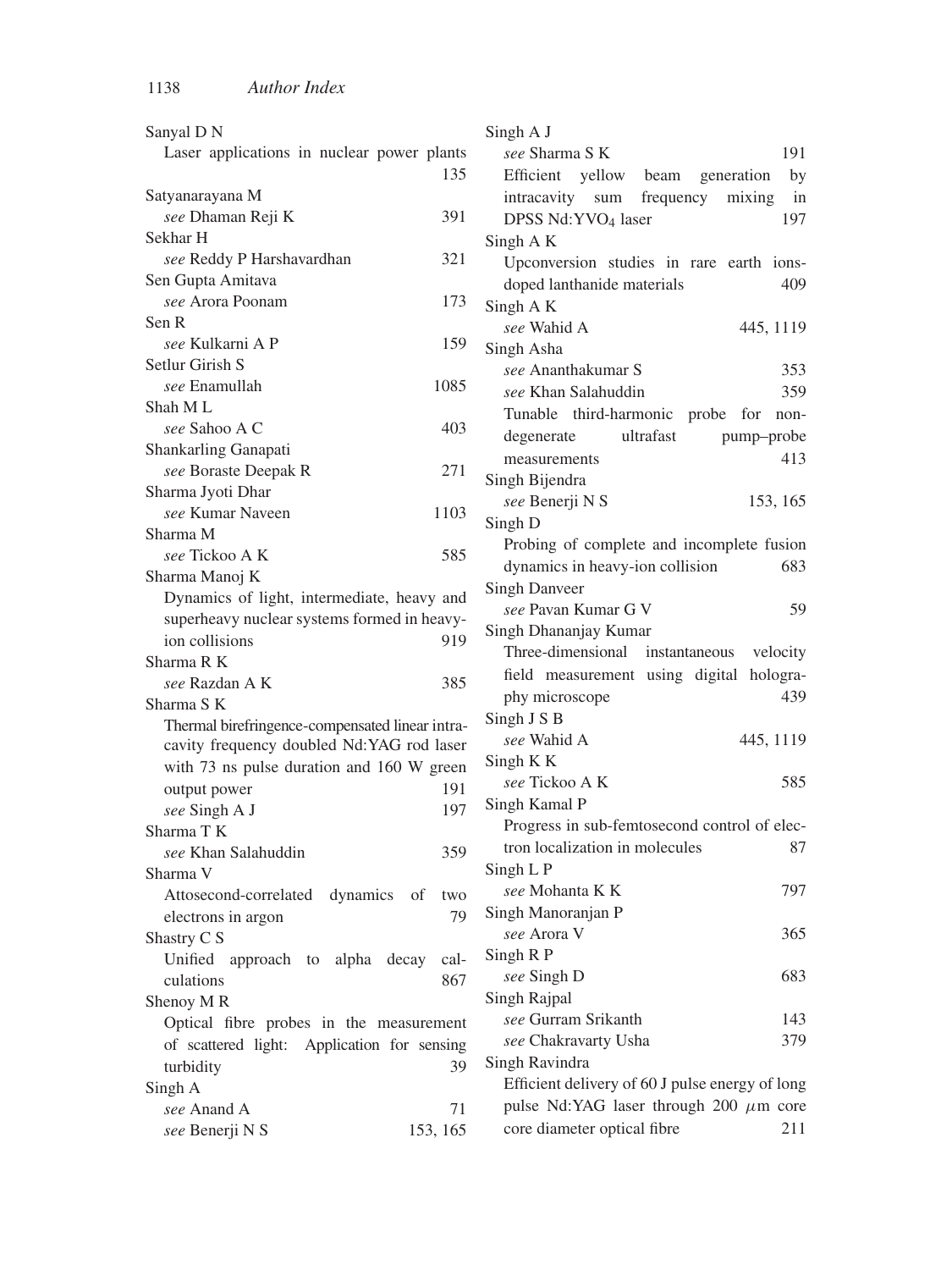| Singh S K                                   | Tomar B S                                       |
|---------------------------------------------|-------------------------------------------------|
| see Sahu B B<br>637                         | 683<br>see Singh D                              |
| Singh Satya Pratap                          | Trivedi V                                       |
| 313<br>see Mondal Shyamal                   | see Anand A<br>71                               |
| Singh Suneel                                | Trivikram T Madhu                               |
| see Mirza Azeem B<br>295                    | 111<br>see Dalui Malay                          |
| Singh Sunita                                |                                                 |
| see Rawat V S<br>203                        |                                                 |
| Sivasankaraiah Podili                       | Udupa D V                                       |
| see Singh Asha<br>413                       | 289<br>see Kumar Sanjiva                        |
| Smit A M                                    | Ullrich J                                       |
| 249<br>see Botha L R                        | see Sharma V<br>79                              |
| Sreeroop S S                                | Unnikrishnan V K                                |
| 259<br>see Rajesh C S                       | Biomedical and environmental applications       |
| Sridhar G                                   | of laser-induced breakdown spectroscopy         |
| see Rawat V S<br>203                        |                                                 |
| Strydom H J                                 | 397                                             |
| 49<br>see Ronander E                        | Upadhyay B N                                    |
| see Botha L R<br>249                        | High-power Yb-doped continuous-wave and         |
| Sudarsan V                                  | pulsed fibre lasers<br>15                       |
| see Gupta Monika<br>277                     | see Gurram Srikanth<br>143                      |
| Sundar R                                    | see Singh Ravindra<br>211                       |
| Laser shock peening of steam<br>turbine     | 379<br>see Chakravarty Usha                     |
| blade for enhanced service life<br>347      | Uppal A                                         |
| Suri B M                                    | see Verma R S<br>433                            |
| see Unnikrishnan V K<br>397                 | Uthayakumar T<br>339                            |
| see Sahoo A C<br>403                        | see Nithyanandan K                              |
| Tang Yi                                     | Varshnay N                                      |
| see Hu Ke<br>571                            | see Benerji N S<br>153, 165                     |
| Tewari Surya P                              | Vasan N S                                       |
| 331<br>see Hamad Syed                       | see Verma S<br>227                              |
| Thomas Subin                                | Veerabuthiran S                                 |
| 563<br>see Philip Anu                       | 385<br>see Razdan A K                           |
| Tickoo A K                                  | Venugopal K                                     |
| Long term performance evaluation of the     | see Tickoo A K<br>585                           |
| TACTIC imaging telescope using $\sim$ 400 h | Verma Deepak Kumar                              |
| Crab Nebula observation during 2003-        | see Kumar Niraj<br>1075                         |
| 585<br>2010                                 | Verma R S                                       |
| Tiwari G N                                  | Manipulation of microparticles and red          |
| Development of copper bromide<br>laser      | blood cells using optoelectronic tweezers       |
| master oscillator power amplifier system    | 433                                             |
| 217                                         | Verma S                                         |
| Tiwari S K                                  | Generation of 2.1 $\mu$ m wavelength from de-   |
| see Ram S P<br>419                          | generate high gray track resistant potassium    |
| Tokas R B                                   | titanyl phosphate optical parametric oscillator |
| see Kumar Sanjiva<br>289                    | 227                                             |
|                                             |                                                 |